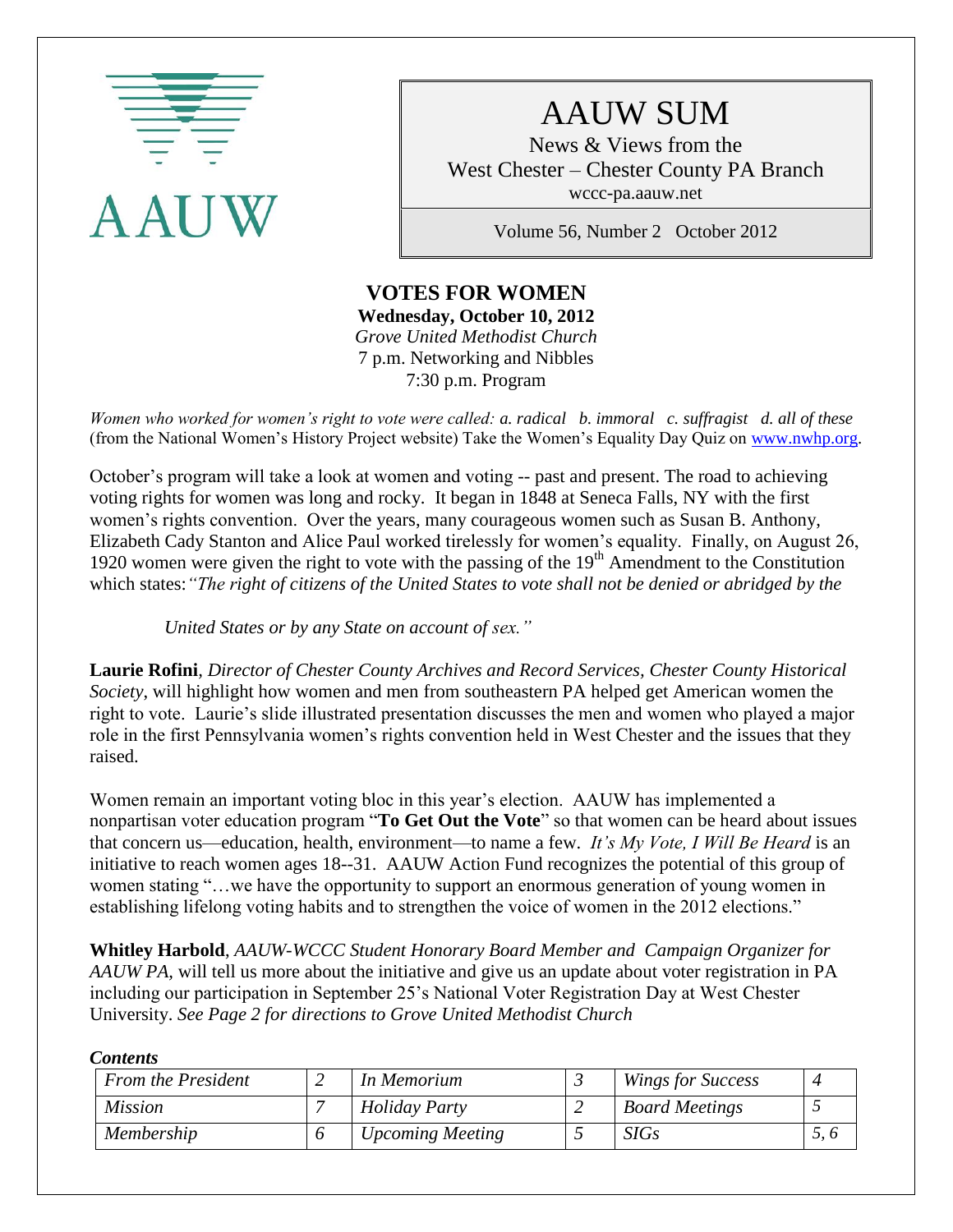# *From the Co-President*

October, 2012

It was wonderful to see many of you at our traditional kick-off Pot Luck Supper in September. It's always a great time to greet old friends, welcome new members and learn more about the many activities of our branch. I'm excited about participating in all that our branch has to offer. This year, our programs are a terrific blend of entertainment and education on the issues that concern us. I'm excited about participating in all that our branch has to offer.

While our attention is focused on this fall's election, I am reminded of the courageous efforts of the suffragettes who worked to secure voting rights for women. In 1971, the U.S. Congress designated August  $26<sup>th</sup>$  as "Women's Equality Day" to commemorate the 1920 passage of the  $19<sup>th</sup>$  Amendment to the constitution that gave women the right to vote. For the first time this year, "Women's Equality Day" was recognized in Chester County with a proclamation issued by the Chester County Commissioners, Ryan Costello, Terence Farrell and Kathi Cozzone. I was pleased to attend the Commissioner's meeting for the acceptance of the proclamation by AAUW West Chester-Chester County along with the League of Women Voters of Chester County and the Chester County Women's Commission. Fran Pierce accepted the proclamation on behalf of AAUW with empowering remarks recognizing women's achievements and the need to continue our efforts to advance equity for women here and around the world.

I have enjoyed attending other events on behalf of AAUW. At the Coatesville VA Medical Center Women's Equality Day Celebration, I met other women with similar concerns and goals. It's rewarding to be able to tell others about our mission and programs. Also collaboration with the League of Women Voters of Chester County has been a productive experience. Our branch joined the League in registering voters on National Voter Registration Day at West Chester University. **Thanks to all who participated.**

I look forward to seeing you in October. Please feel free to contact me or any of the board

members to find out how you can become more involved with the branch. Helen Keller's words remind us that our strength is in coming together – *"Alone we can do so little; together we can do so much."*

Sincerely, Sandi Kwisz Co-President



# **HOLIDAY PARTY: Progressive Dinner**

The Holiday Party, our December program, will be in the form of a Progressive Dinner this year. Our branch has had such dinners off and on in the past. We begin together with cocktails at one home. Then we break up into groups of about 8 people for dinner at various homes. Finally we regroup at one home for dessert.

To have such a dinner requires hostesses. We need a hostess for cocktails and several hostesses for dinner. The number of people who can attend depends on the number of hostesses. If you are willing to hostess please contact Nancy Dore (610-725-0459) [4dores@comcast.net\)](mailto:4dores@comcast.net).

*Directions to Grove United Methodist Church, 490 Boot Road, West Chester, PA 19380:* From West Chester, take Route 100 North to Boot Road; turn left and follow to the intersection of Grove Road/Whitford Road. The Church is on your left before you reach the intersection. Additional information at: [www.grovechurch.org](http://www.grovechurch.org/) or 610-696-2663.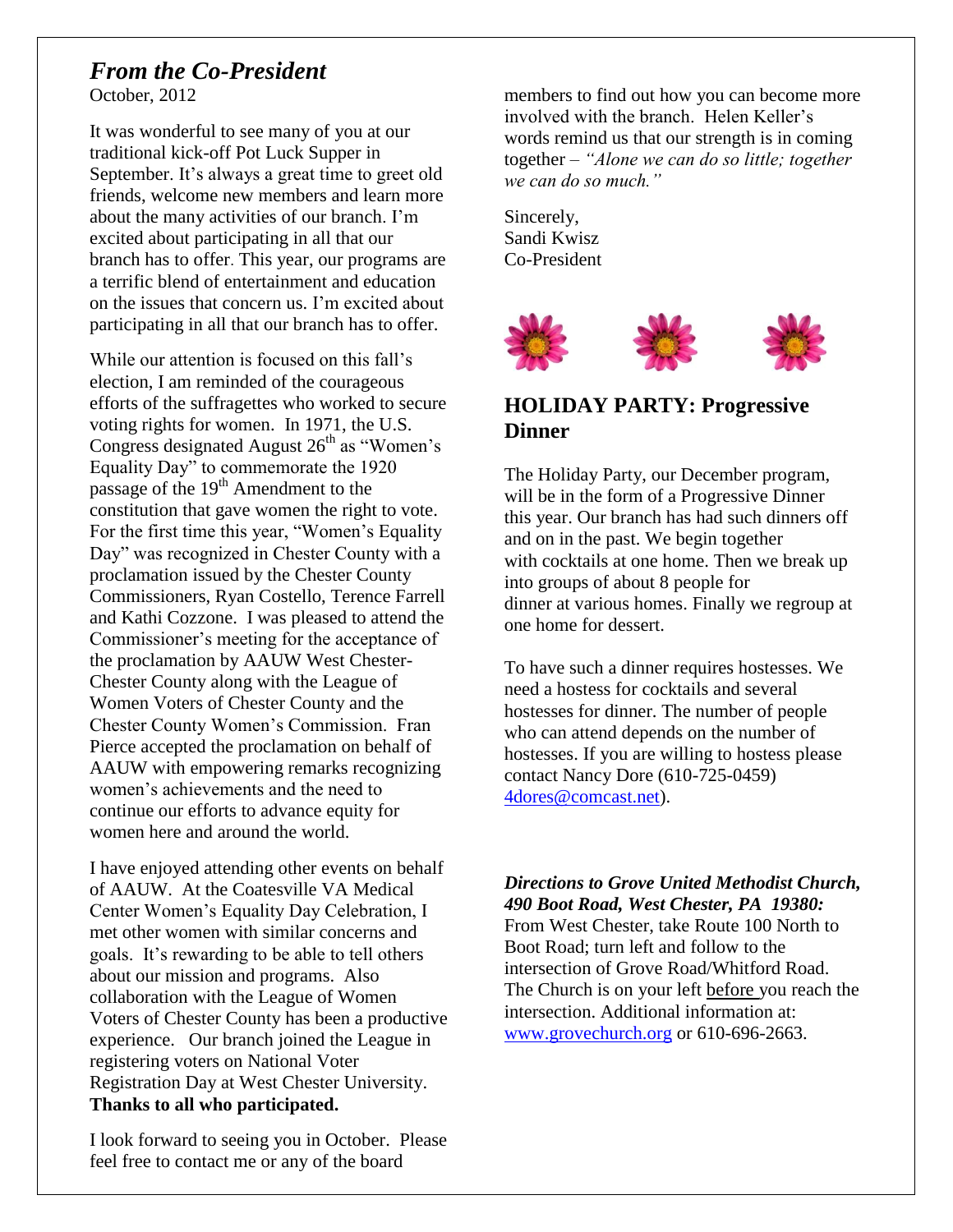

In Loving Memory Harriet S. Jarosh July 6, 1939

April 27, 2012

# **In Memoriam: Harriet Jarosh**

By Carla Grot

On May 12, 2012, a few of our members attended Harriet's funeral in Lewes, DE. Harriet was a long time and well respected member of our branch.

She was the one we would go for help or advice regarding the branch or AAUW in general. She served as vice president for membership on the PA state board, and twice as president of our branch. Harriet also participated in many national conventions, either as delegate or interested member. AAUW was a very big and important part of her life, and she supported the organization with monetary donations, ideas and service. We will miss her.

In honor of Harriet, we suggest a contribution to the Alice Lawson Fund: Chester County Community Foundation, Inc. 28 Market Street West Chester, PA 19382 RE: Alice Lawson Scholarship Fund, in honor of Harriet Jarosh

### **Domestic Violence Center**

Marie Dunne and Donna Golden will be collecting non-perishable canned goods and diapers at the October meeting. For November they will be collecting gifts cards from Target, K-Mart, Rite-Aid, Acme, etc. The cards should be in small denominations. Marie and Donna will also pick up donations. Thank you for your support.

**Save the Date...**

# *Saturday, December 8, 2012* **West Chester Public Library's Holiday Home Tour**

The Library is proud to present a Holiday Home Tour of 10 beautifully decorated homes in the northwest & northeast section of West Chester. The majority of the homes are within the Borough but if you travel a short distance to home #1 you will see how it demonstrates what "newer" homes are like that are being built close to the vibrant center of West Chester.

This tour features **"the old & the new,"** spanning 130 years of home building history in & around West Chester. *The homes date from 1870-2000.* Each carries with it their own special charm and history. Mark your calendar and join us as we enjoy the homes that have graciously opened their doors to benefit the West Chester Public Library's Holiday Home Tour. Tickets on sale Oct. 1, at WC Library, 415 North Church St. West Chester, PA 19380 or online at www.wcpubliclibrary.org.

Snow date is Sunday, December 9, 2012 **For more information: Contact Phyllis Dunn**  [dunn.phyllis@gmail.com;](mailto:dunn.phyllis@gmail.com) (610) 696-1079

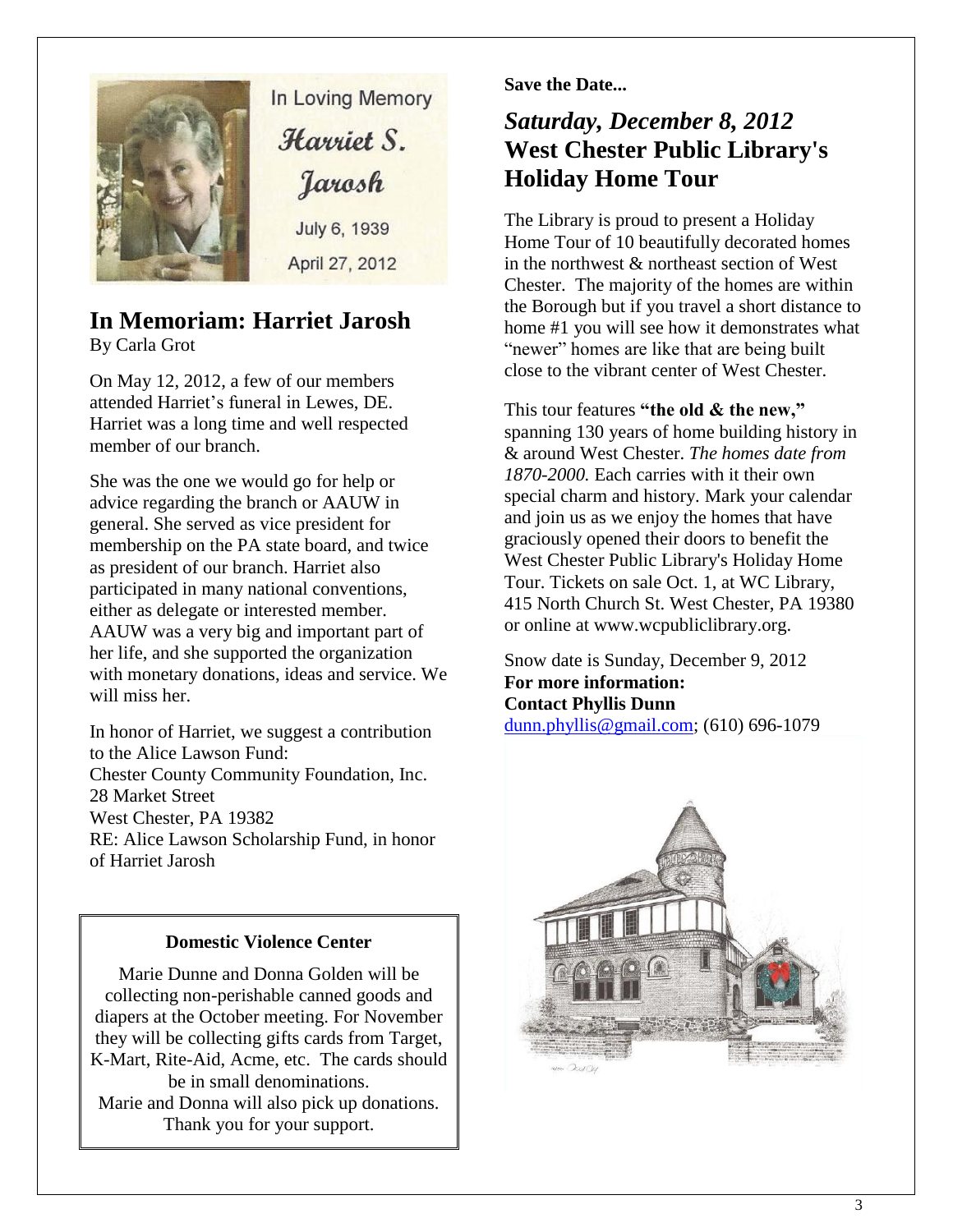# *Merriment, Makeovers And Miracles:* **Wings For Success Partners With AAUW**

*Wings for Success*, a Chester County nonprofit organization that prepares disadvantaged women for employment by providing them with work-appropriate attire, wardrobe guidance and workshops, will hold its third annual fundraising event on October 25th from 6-8PM at the Chester Valley Golf Club in Malvern.

The AAUW, West Chester Branch, has adopted Wings for the 2012-2013 year and is a Community Partner for *"Merriment, Makeovers and Miracles".* It will be an evening of "merriment" where attendees enjoy an evening of fun with friends, a silent auction, and great food and beverage. It also includes a makeover magazine and features miracles through the eyes of clients.

This year, Wings has created its first ever annual *Woman of Influence Award*. The Award honors those individuals who exemplify Wings for Success' core values of commitment, community, and resourcefulness. Popular QVC Program Host, Lisa Robertson, has been selected as the first recipient. All attendees will receive the *"Wings Makeover Magazine*", also new this year. It features the latest tips and trends on a variety of topics such as fashion, finance, eyewear, hair coloring, career changes and more. "When we talk to people about doing makeovers for our clients, their response is often: I'd like a makeover myself!" says Mary Pat Knauss, Board President. "So, with our magazine, we're giving them ideas they can use."

Annually, Wings for Success prepares over 600 disadvantaged women for competitive employment primarily in hospitality, administration, retail and healthcare. By creating a professional outward image, Wings helps women grow their inner self-image to feel confident at job interviews, succeed in the workplace and become financially selfsufficient.

*Wings for Success* is a non-profit, and as such, is in need of much more than in-kind clothing contributions. There is a real and tangible need for in-kind service expertise (i.e. Marketing, Administrative, Legal) as well as financial support through monetary contributions. The "Merriment, Makeovers and Miracles" fundraiser is a way to emphasize the value and impact support makes on Wings' clients.

For more information about "Merriment, Makeovers and Miracles" and for other ways to offer your support and expertise to the Wings mission, please contact Connie Rose, Event Chairperson at [Events@wingsforsuccess,org](http://Events@wingsforsuccess,org/) or visit [www.wingsforsuccess.org](http://www.wingsforsuccess.org/)

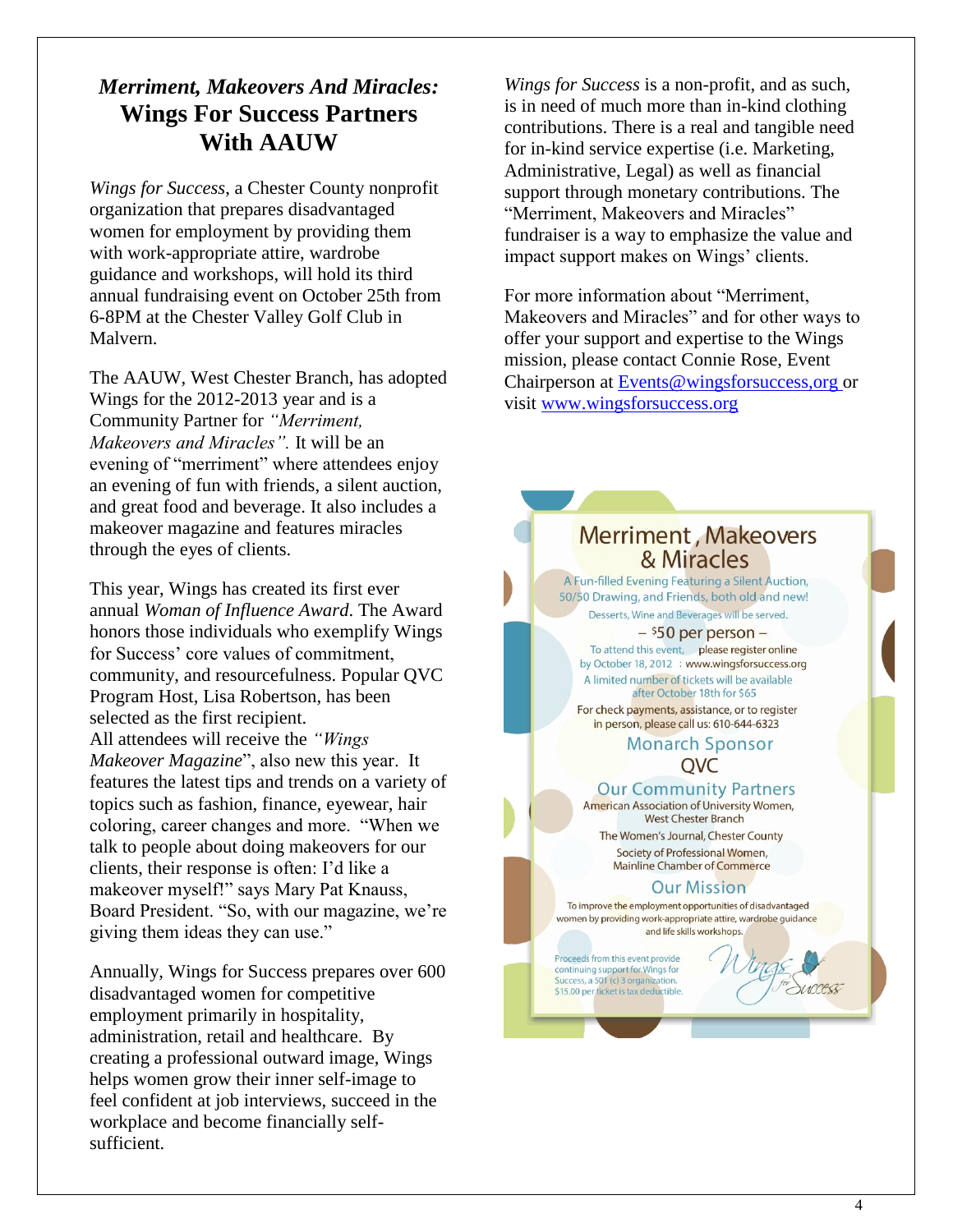

"Women's Equality Day" was recognized in Chester County with a proclamation issued by the Chester County Commissioners. From left, Commissioner Ryan Costello, Chester County Women's Commission President Idna Corbett, AAUW West Chester-Chester County Co-President Fran Pierce, League of Women Voters of Chester County Susan Carty, Commissioner Kathi Cozzone and Commissioner Terence Farrell

# **Upcoming Meetings**

At our January meeting the program will include a representative from *Wings for Success.* One way to support this organization is through donations of clothing and accessories. *Wings for Success* accepts donations on the 2nd Saturday each month from 9:00 AM to noon. They are located on Route 30 in Frazer, across form D'Ambrosia's car dealership. There is special need for shoes, handbags, belts, scarves, jewelry and pantyhose.

If you have any questions, the telephone number is [610-308-7344.](tel:610-308-7344)

# **Branch Board Meetings**

All Board meetings are open to the membership and are held at the Women's Center at West Chester University. Meetings begin at 7:15 pm, are over by 9, and are usually on the first Tuesday of the month. Next board meeting is on October 2.

# **Special Interest Groups**

Couples Bridge Meets the 3<sup>rd</sup> Saturday evening monthly at a member's home. We are a social group and

welcome all who like to play. Contact the chair, Carol Habig, at 610-431-9987 or e-mail her at [whabig@verizon.net.](mailto:whabig@verizon.net)

**Lit I, Afternoon Book Discussion**: Meets on the  $4<sup>th</sup>$  Thursday. On October 25, 2012 the group will meet at Elaine Burgess's at 1:00 for refreshments. We will discuss *A Prayer for Owen Meany* by John Irving. This book takes the reader back to 1953 where a unique accident changes the lives of two eleven year old boys. Please contact Elaine at [610-383-](tel:610-383-7018) [7018](tel:610-383-7018) to let her know if you plan to attend.

#### **Lit II Book Group**

Meets on the fourth Wednesday of the month. This month's meeting will take place on October 24 to discuss the book *The Song of the Dodo* by David Quammen. The discussion leader will be Jean Speiser, and the hostess, will be Donna Eaves.

New members are always welcome, and can join the group by contacting Donna Eaves at [610-692-5277](tel:/610-692-5277) or [deaves@live.com.](mailto:deaves@live.com)

.

#### **Non-Fiction Group**

The Non-Fiction Book Group will meet on October 15 at 7:00PM to discuss the book *Quiet, The Power of Introverts in a World that Can't Stop Talking* by Susan Cain. Please check area libraries for a copy of the book. You may call Paula McGinness for more information at 610-942-4852 (home) or 610- 273-3303 (work).

#### **Finance Discussion Group**

The Finance Discussion Group meets on the 4th Wednesday of each month at 7:00 p.m. Participants are invited to bring related articles. For information contact: Leslie Olson, 610- 793-2938 or olsonfour@verizon.net.

#### **FIG (Food Interest Group)**

Dining around, usually at a member's home. This group is co-ed, singles welcome. Each member brings a dinner item. The group meets the 2nd Saturday of each month. If interested please contact Betty Bradford at 610-363-7974; [wdbrad@comcast.net](mailto:wdbrad@comcast.net)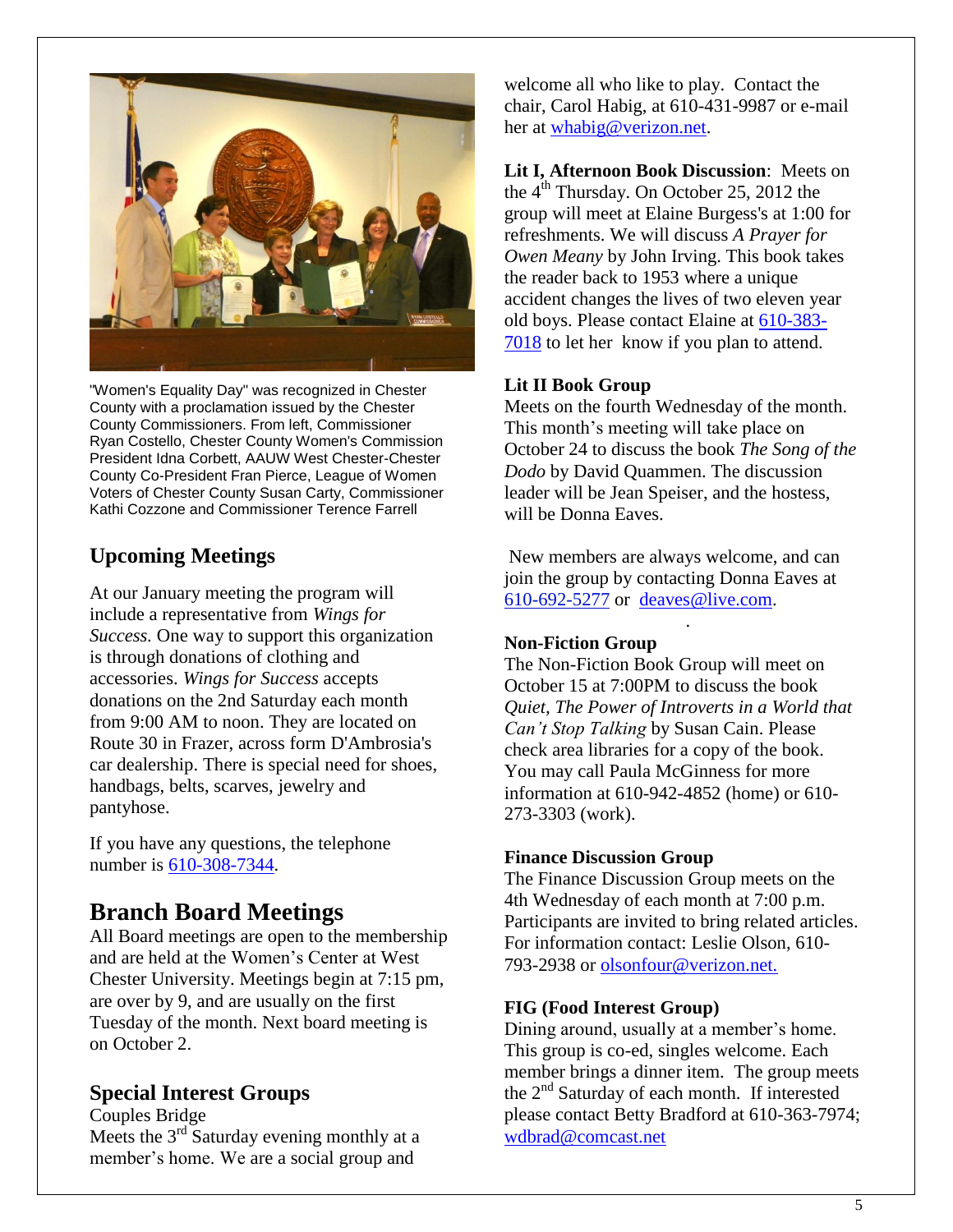#### **Great Decisions**

For more information on the Great Decisions group, contact Jacky Page at 610-359-9887 or [martin\\_page@msn.com.](mailto:martin_page@msn.com)

#### **TIG (Travel Interest Group):** *AAUW TIGers*

The Travel Interest Group is composed of those who like to go on day trips. We will plan several trips before the end of the year as well as three to four in winter and spring 2013. Trips are open to all members and guests. Some are limited in numbers. The next trip will take place **Tuesday, October 23.** The group will participate in the Eastern State Penitentiary Historical Tour followed by lunch.

Contact person is Sue Johnston, [sueearlj@verizon.net](mailto:sueearlj@verizon.net) or 610-363-8535.

You can call Roselyn Cadoff or Sue with any questions. If you are not on our email list and would like to be or wish to be removed from the list please contact Sue.



# **Membership**

**MEMBERSHIP NEWS**  Welcome to our newest members!

#### *Mary Dorsey-Bunnel,*

College Administrator/Adjunct Professor/ Academic Advisor*,* Neumann University

*Helen Giberson*, Retired VP Merrill Lynch

Welcome to our returning member! *Carol Zabriskie*, Speech Pathologist

# **AAUW'S 130th Anniversary Campaign**

Please continue to spread the word! Although this ended June 30, 2012, the rates have been extended through November 30. Graduate students can join for \$18.81.

# **Shape The Future Membership Campaign Continues For 2012-2013**

Individuals who are not previous AAUW members, can join AAUW National as a new members for only \$24.50. State and local dues bring the total membership dues to \$45.50 for their first year of membership. Contact Jane Schultz, Membership VP, with names of potential members.

# **Membership Outreach**

Your Records with the National Association can be assessed by contacting: --Helpline Phone: 800-326-2289 --Internet and email: The website for national AAUW is http://www.aauw.org/. Once you have accessed the site, go to the Member Center. Have your Membership Number available to change your record information (see directions on page 35 of the branch member handbook). In addition, you can find your Membership Number on the address label of the *Branch Handbook* distributed at the September meeting.



September Pot Luck; Pictures by Linda Lang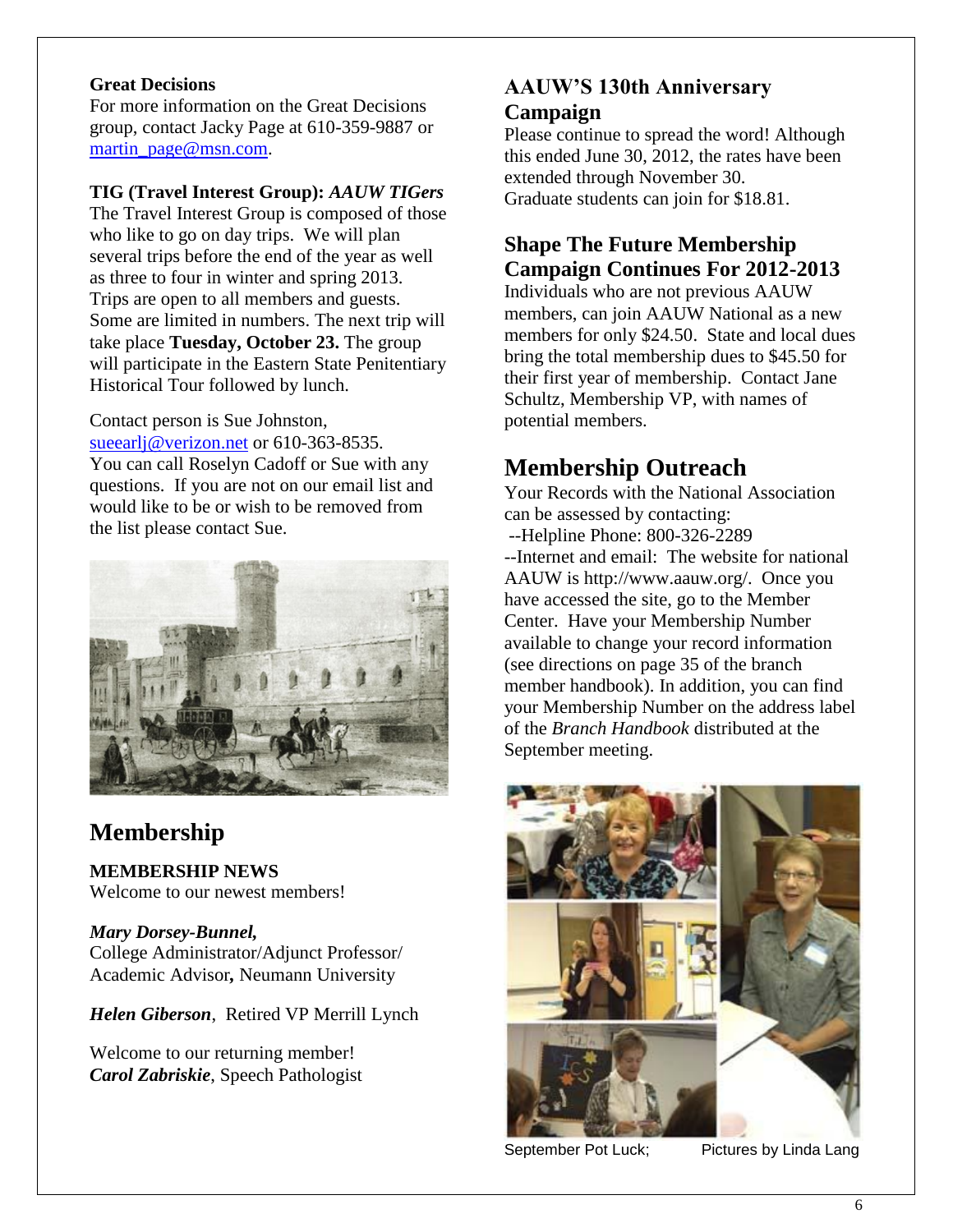*AAUW Mission Statement AAUW advances equity for women and girls through advocacy, education, philanthropy, and research.*

| Norma George                                                                            | Newsletter Co-Editor                               |  |  |
|-----------------------------------------------------------------------------------------|----------------------------------------------------|--|--|
| 610-872-7567                                                                            | ngeorge@cheyney.edu                                |  |  |
| Tamara Hollins                                                                          | Newsletter Co-Editor                               |  |  |
| 610-399-2256                                                                            | thollins@cheyney.edu                               |  |  |
| Newsletter email                                                                        | aauwsumnews@gmail.com                              |  |  |
| Fran Pierce                                                                             | Branch Co-President                                |  |  |
| 610-594-0625                                                                            | franpierce@verizon.net                             |  |  |
| Sandi Kwisz                                                                             | <b>Branch Co-President</b>                         |  |  |
| 610-793-3135                                                                            | SandraK98@aol.com                                  |  |  |
| Jean Speiser                                                                            | Program Vice-President                             |  |  |
| 610-692-3227                                                                            | JeanSpeiser@gmail.com                              |  |  |
| <b>Nancy Dore</b>                                                                       | Program Vice-President                             |  |  |
| 610-725-0459                                                                            | 4dores@comcast.net                                 |  |  |
| Jane Schultz                                                                            | Membership Vice-President                          |  |  |
| 610-431-3628                                                                            | mischultz46@hotmail.com                            |  |  |
| Linda Lang Recording & Corresponding Secretary<br>610-738-9678<br>lindalang@comcast.net |                                                    |  |  |
| <b>Molly Scott</b><br>484-702-7211<br>http://www.aauwchestercountypa.org                | <b>Financial Officer</b><br>gollymolly44@gmail.com |  |  |

## **Guidelines for AAUWSUM**

1. Deadline for articles is the  $10<sup>th</sup>$  of the month unless noted in newsletter.

2. Board will develop outline/plan for newsletter.

3. Copies of each article must be sent to the President.

4. Articles should be less then 340 words (1 column in 12 pt.) and sent as .doc (Word) files whenever possible.

5. Program information should be available for publication in the month prior to the event.

6. SIG information should be specific (when, where, leader, contact info., program or book).

7. Photos should be sent in .jpg format and should be the best quality possible. Leave cropping to the editors when possible.

8. Editors must keep newsletter to 10 pages or less (5 printed front and back).

9. Editors must consult with President or designee if newsletter is too long.

10. Circulation Chair will determine number of copies to be printed.

11. Board will review and decide list of Friends who receive printed copies.

12. The newsletter should go to the printer by the  $25<sup>th</sup>$  of the month. Copies should include the Circulation Manager, Person who distributes the e-mail version, and, if requested, other named designees.

# **Help AAUW Save Money**

Each year our editors put together eight informative, attractive, and news filled issues of our AAUW SUM newsletter. At current prices, printing and mailing costs exceed \$1.50 a piece per issue, costing over \$12.00 per member per year. For several years, many AAUW members have received their copies via e-mail. Through e-mail they receive the news as soon as it is published. By eliminating the paper copy, they are also making a contribution to a greener environment. If you are not already receiving AAUW SUM via e-mail and would be willing to do so, please contact Fran Pierce at [franpierce@verizon.net.](mailto:franpierce@verizon.net)

### *We need your News!*

The co-editors of AAUW SUM are delighted to bring you this issue of the AAUW SUM newsletter, but … *We continue to need input from members!!* Please send *articles* as Word documents. Forward your news articles to the *gmail account:* [aauwsumnews@gmail.com.](mailto:aauwsum@gmail.com) Indicate the topic and month in the subject box and cc the President. Norma and Tamara share access to this account; it keeps their work mailboxes from getting filled and makes the process of collaborating easier. Remember that articles for a given month of the newsletter are due on the 12th of the preceding month*.* Please provide all necessary information with your submission.

# **Get Your Keystoner Online!**

The *Keystoner is the State AAUW Newsletter switch to receiving it online.* You will receive an e-mail notice of the posting with a table of contents and a link to a downloadable copy. Help the environment and the state organization, plus no waiting for delivery. Archived issues also. To sign up just fill in the blanks at: <http://www.aauwpa.org/keystoner.html>